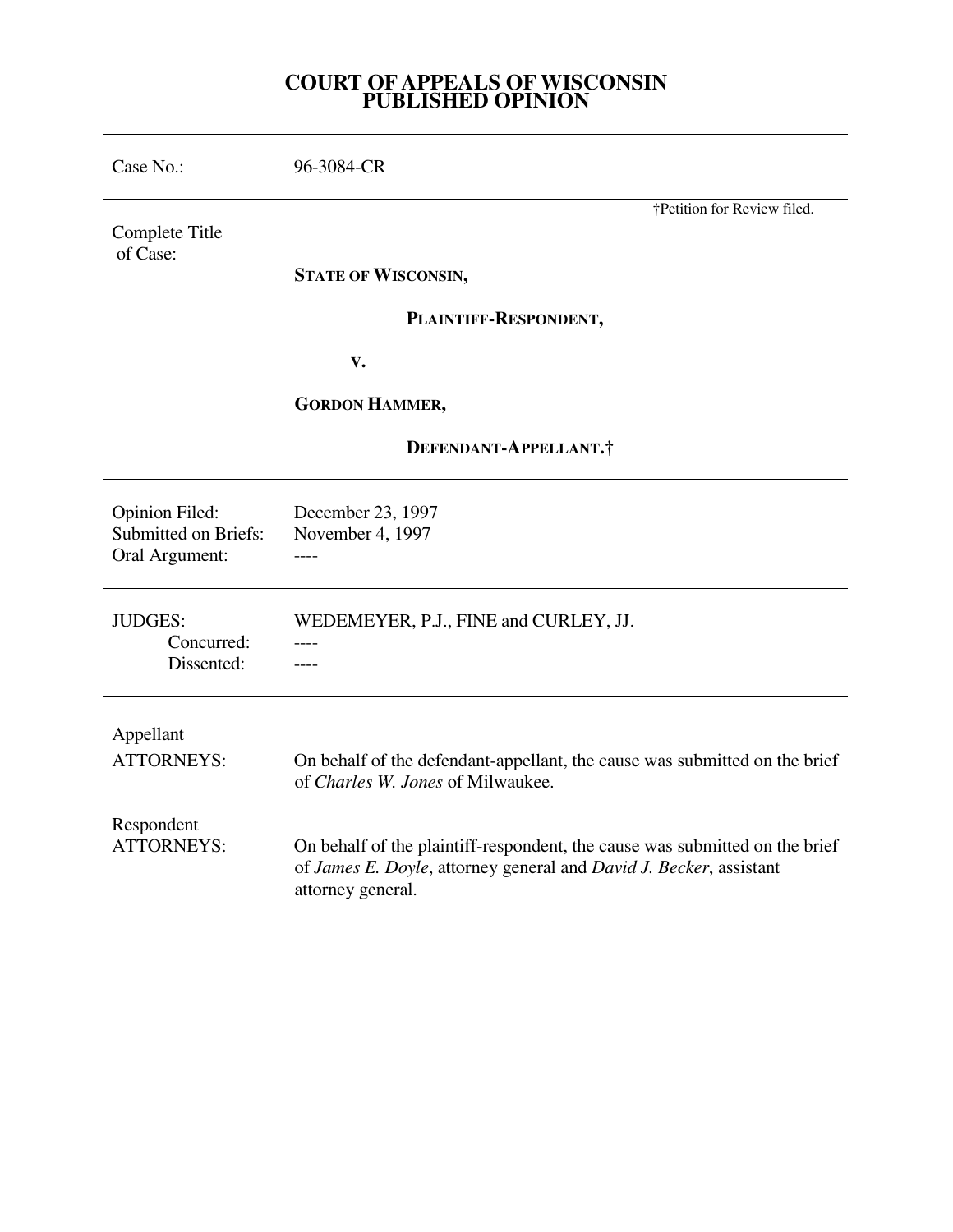# **COURT OF APPEALS DECISION DATED AND FILED NOTICE**

December 23, 1997

**Marilyn L. Graves Clerk, Court of Appeals of Wisconsin** 

 **This opinion is subject to further editing. If published, the official version will appear in the bound volume of the Official Reports.**

 **A party may file with the Supreme Court a petition to review an adverse decision by the Court of Appeals.** *See* **§ 808.10 and RULE 809.62, STATS.** 

**No. 96-3084-CR** 

### **STATE OF WISCONSIN IN COURT OF APPEALS**

**STATE OF WISCONSIN,** 

 **PLAINTIFF-RESPONDENT,** 

**V.** 

**GORDON HAMMER,** 

 **DEFENDANT-APPELLANT.** 

 APPEAL from a judgment of the circuit court for Milwaukee County: DIANE S. SYKES, Judge. *Affirmed.*

Before Wedemeyer, P.J., Fine and Curley, JJ.

 WEDEMEYER, P.J. Gordon Hammer appeals from a judgment entered after the jury convicted him of one count of aggravated burglary, as party to a crime, five counts of first-degree sexual assault, and one count of armed robbery, as party to a crime, contrary to §§ 943.10(2)(d), 939.05, 939.63,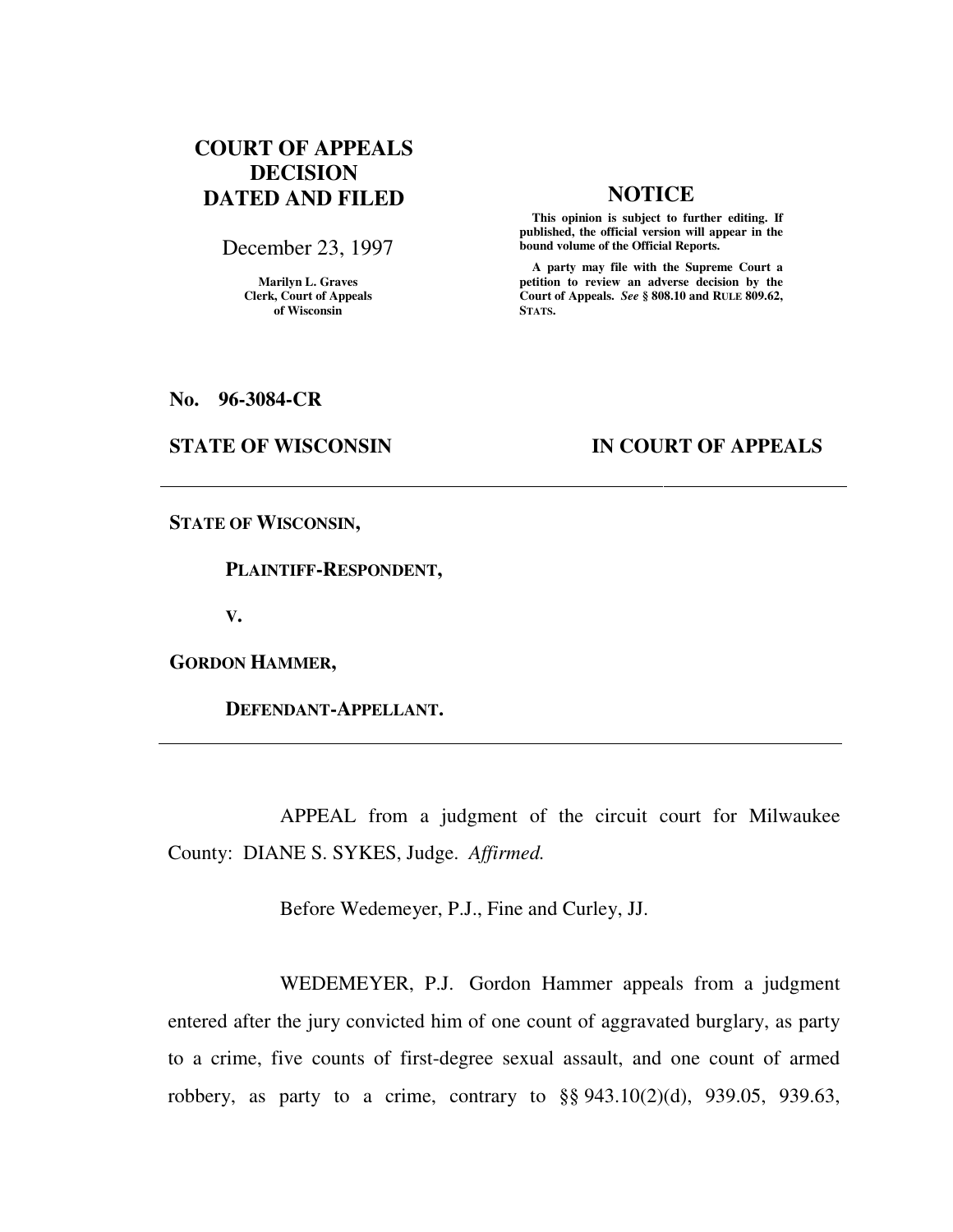$940.225(1)(c)$ , and  $943.32(2)(b)$ , STATS. Hammer claims the trial court erroneously exercised its discretion in instructing the jury regarding the aggravated burglary. Because the trial court did not erroneously exercise its discretion when it instructed the jury, we affirm.

### **I. BACKGROUND**

 On April 26 and 27, 1995, three women and a man were partying at 2515-B South Seventh Street. Three men broke into this residence, and beat the man and sexually assaulted the women. Hammer was charged with committing these crimes. A trial to a jury took place in March 1996. The trial court instructed the jury on the intent element of aggravated burglary as follows:

> The fourth element requires that the defendant entered the building with the intent to commit a felony. That is, that the defendant intended to commit a felony at the time he entered the building. A first degree sexual assault is a felony, an armed robbery is a felony, a substantial battery causing substantial bodily harm to another without consent and with intent to cause bodily harm or substantial bodily harm is a felony. Substantial bodily harm includes bodily injury that causes a laceration requiring stitches.

> If you are satisfied beyond a reasonable doubt that the defendant intentionally entered a building, that the entry of the building by the defendant was without the consent of the person in lawful possession, that the defendant knew that he did not have such consent and that the defendant entered the building with the intent to commit a felony, you should find the defendant guilty.

….

The trial court declined Hammer's request to instruct the jury that the verdict had to be unanimous as to the felony that Hammer intended to commit when he entered the victims' dwelling. Hammer was convicted. Judgment was entered. Hammer now appeals.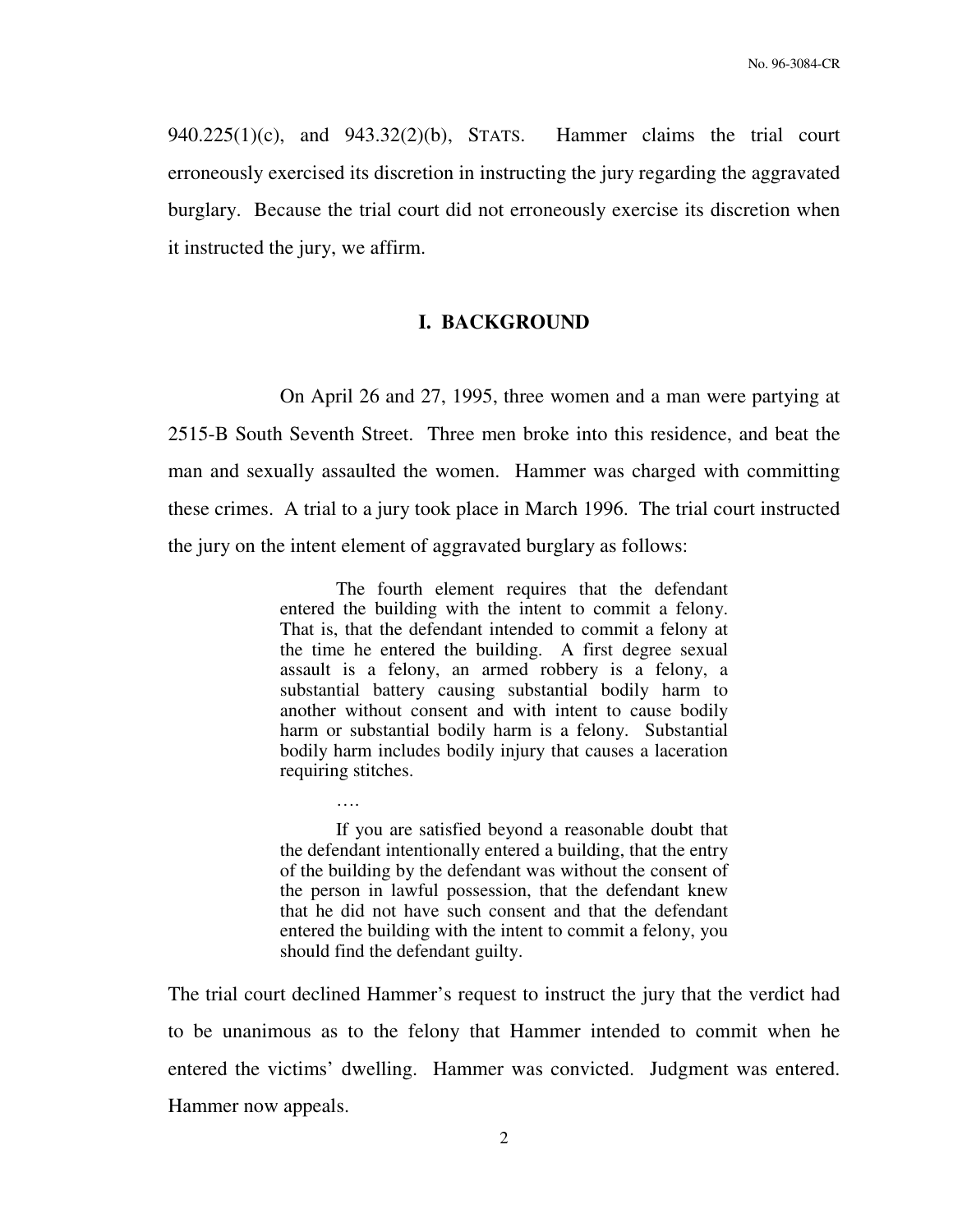### **II. DISCUSSION**

 Hammer contends that the trial court erroneously exercised its discretion in charging the jury because it failed to require the jury to unanimously agree on one of the alternative felonies that Hammer intended to commit when he entered the victims' dwelling.<sup>1</sup> We reject his contention.

 A trial court has wide discretion in deciding what instructions to give to a jury. *See State v. Lenarchick*, 74 Wis.2d 425, 455, 247 N.W.2d 80, 96 (1976). If the instructions of the court adequately cover the law applicable to the facts, this court will not reverse the conviction. *See id.*

 A defendant is entitled to unanimity with respect to the ultimate issue of guilt or innocence. *See Holland v. State*, 91 Wis.2d 134, 143, 280 N.W.2d 288, 292-93 (1979). Unanimity, however, is not required "with respect to the alternative means or ways in which the crime can be committed." *Id.* The crime at issue here states: "Whoever intentionally enters any of the following places without the consent of the person in lawful possession and with intent to steal or commit a felony." Section 943.10(1), STATS.

 In addressing Hammer's unanimity claim, we engage in a two-step process. We must first determine whether this statute creates only one offense with multiple modes of commission or, whether the statute creates multiple offenses defined by each distinct felony the defendant intended to commit. *See State v. Briggs*, 214 Wis.2d 281, 289, 571 N.W.2d 881, 885 (Ct. App. 1997).

 $\overline{a}$ 

<sup>&</sup>lt;sup>1</sup> Hammer also makes passing reference to another alleged instructional error: that the trial court never provided the jury with the definition of what constitutes a battery. The record belies this claim, and clearly indicates that such instruction was given. Therefore, we summarily reject Hammer's claim in this regard.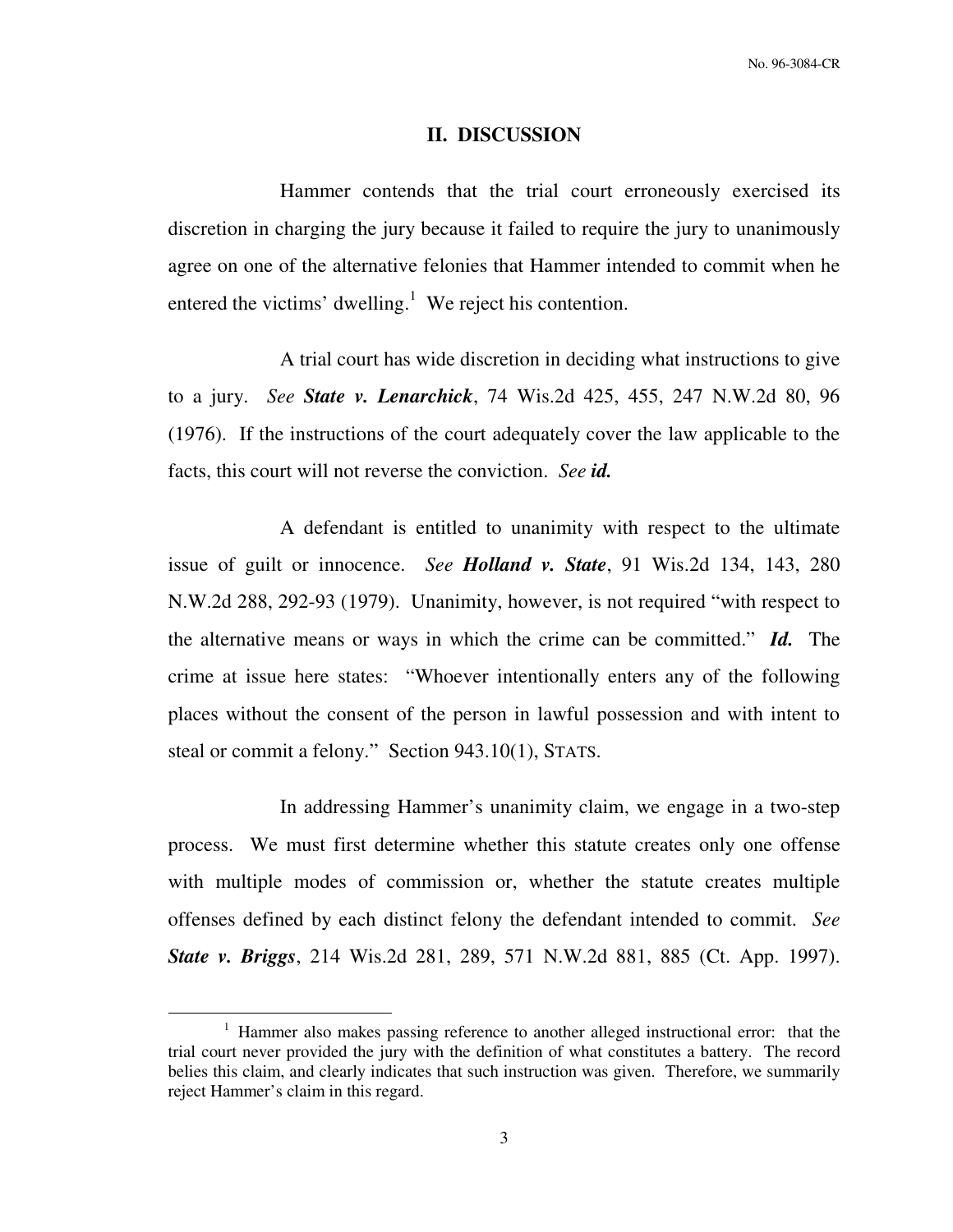Then, if the statute creates multiple offenses, the jury must be unanimous as to each crime. *See id.* If, however, we conclude the statute sets forth a single crime, with alternative modes of commission, unanimity is required only if the separate modes of commission are conceptually distinct.<sup>2</sup> See id.

 In resolving the first part of the test, we need to ascertain the legislature's intent. To do so, we look to four factors: (1) the language of the statute; (2) the legislative history and context of the statute; (3) the nature of the proscribed conduct; and (4) the appropriateness of multiple punishment for the conduct. *See Manson v. State*, 101 Wis.2d 413, 422, 304 N.W.2d 729, 734 (1981).

 The language of the statute indicates that the crime here is one single offense with multiple modes of commission. The pertinent language states that burglary is committed when an actor unlawfully enters a dwelling with an "intent to … commit a felony." The statute does not set forth any alternatives with respect to the intent element. The language indicates that the emphasis is on the fact that the defendant had the intent to commit a felony and it does not matter which felony formed the basis of that intent. There are different means of accomplishing this crime, but the different ways do not create separate and distinct offenses.

 Hammer's reliance on the facts in *Manson* is misplaced. In *Manson*, our supreme court acknowledged the plausibility of Manson's argument

 $\overline{a}$ 

<sup>2</sup> *But see Schad v. Arizona*, 501 U.S. 624, 635 (1991), where the United States Supreme Court criticizes the "conceptually similar" – "conceptually distinct" requirement as being "too indeterminate."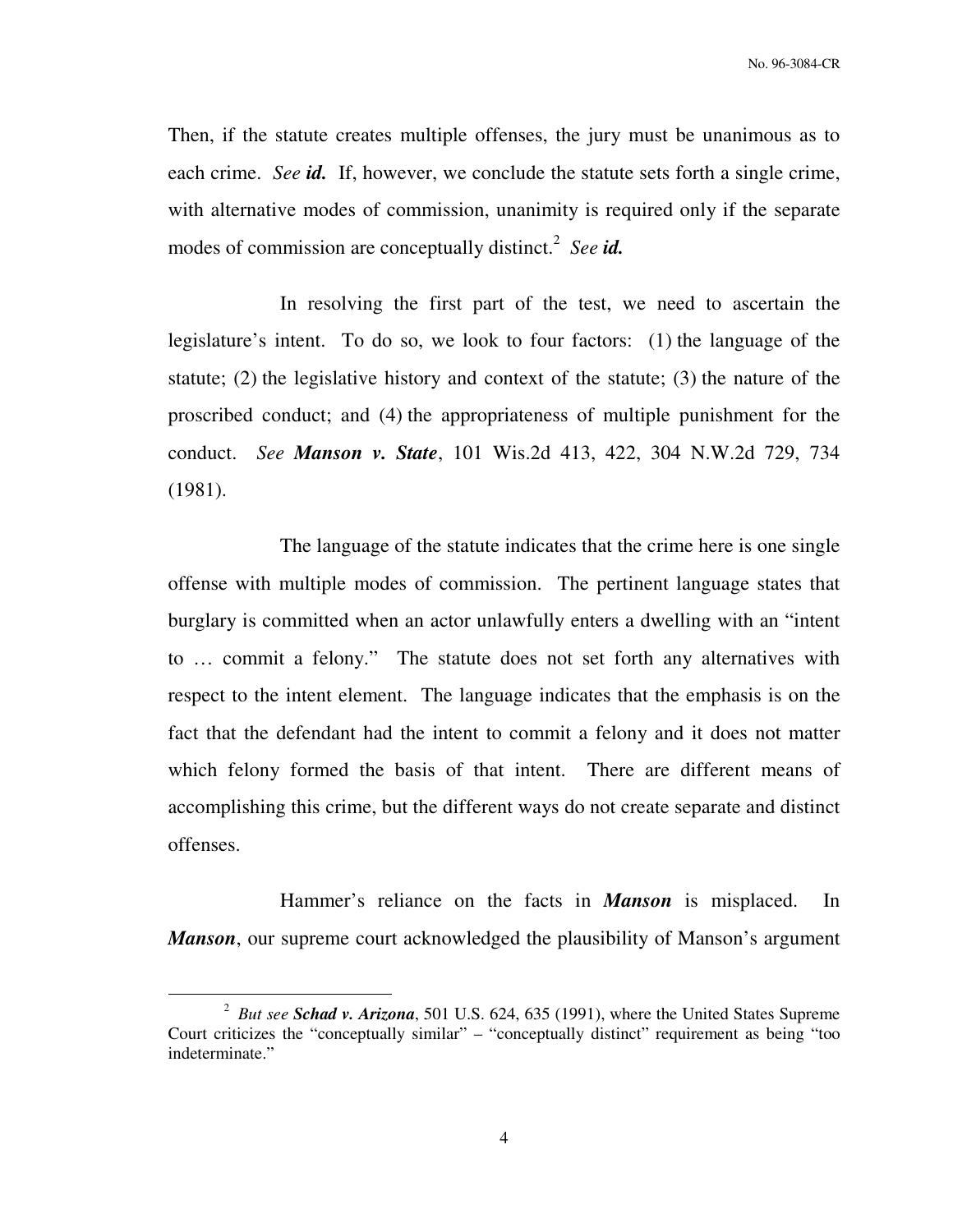No. 96-3084-CR

that the robbery statute created two offenses, one marked by the "use of force," *see*  § 943.32(1), STATS., and the other by a "threat of imminent use of force" *see*  § 943.32(2), STATS., because they were set forth in separate sections. *See Manson*, 101 Wis.2d at 422-23, 304 N.W.2d at 734. The instant case, however, is quite different. The burglary statute does not contain similar "separate sections." Rather, the crime is referred to in a single subsection, simply stating the intent element as "intent to … commit a felony." This reflects the legislature's intent to define one offense, whose intent element may be satisfied in different ways.

 Because the statutory language is clear that the burglary statute here sets forth a single offense with alternative means of commission, we need not address the remaining three *Manson* factors. *See State v. Vinje*, 201 Wis.2d 98, 101-02, 548 N.W.2d 118, 120 (Ct. App. 1996).

 We next address whether the modes of commission were conceptually similar or conceptually distinct. This is a question of law that we review *de novo*. *See State v. Grayson*, 172 Wis.2d 156, 160, 493 N.W.2d 23, 25 (1992). The trial court instructed the jury that they could find Hammer guilty on the intent element if they found beyond a reasonable doubt that Hammer unlawfully entered the dwelling with the intent to "commit a felony.… A first degree sexual assault is a felony, an armed robbery is a felony, a substantial battery causing substantial bodily harm to another without consent and with intent to cause bodily harm or substantial bodily harm is a felony." We conclude that the intent to commit each of these felonies is not conceptually distinct and, therefore, a unanimity instruction on this point was not required.

 In *State v. Giwosky*, 109 Wis.2d 446, 458, 326 N.W.2d 232, 238 (1982), our supreme court concluded that the acts of throwing a log at the victim